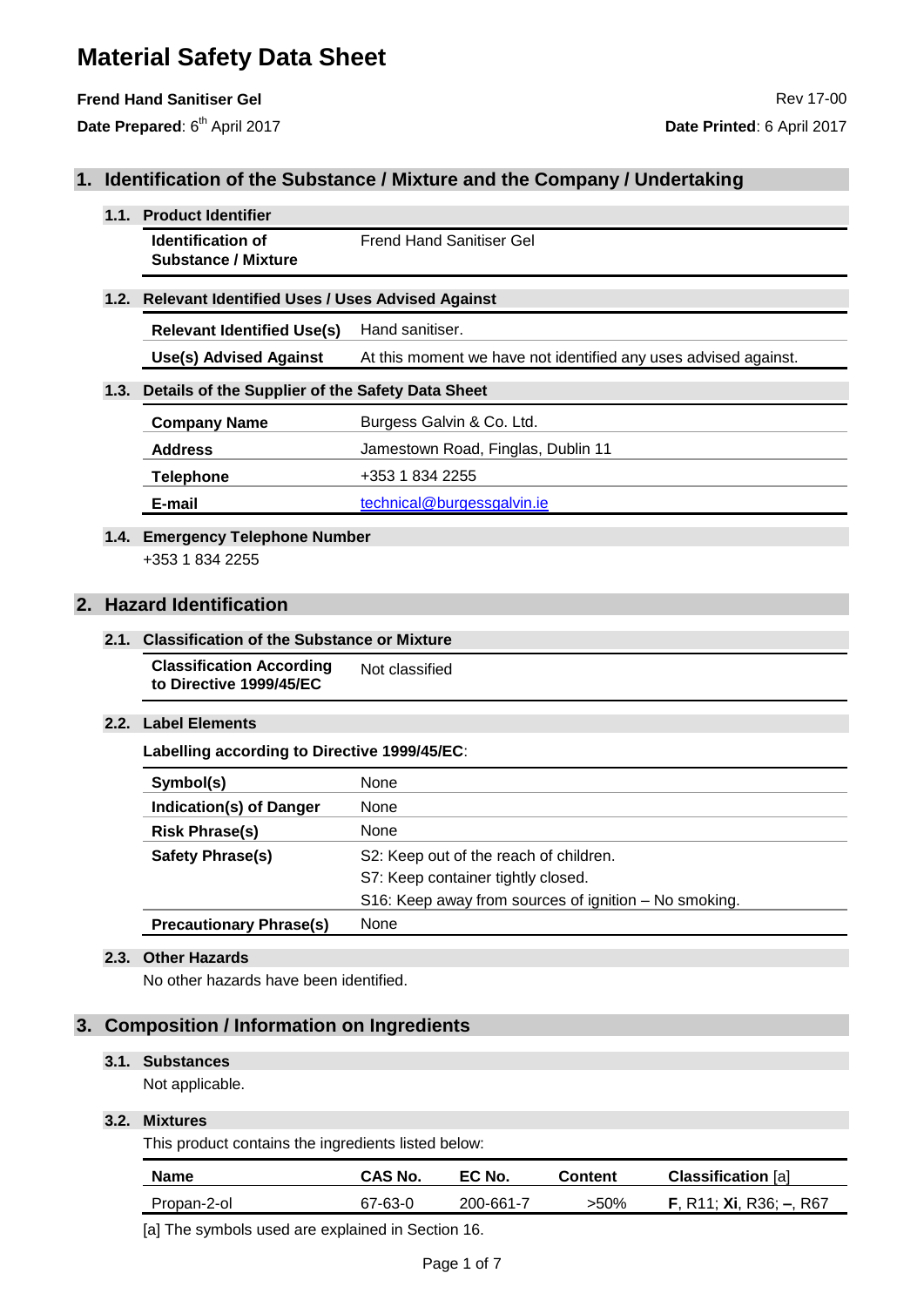## **Frend Hand Sanitiser Gel** Rev 17-00

Date Prepared: 6<sup>th</sup> April 2017

## **4. First Aid Measures**

|  |                     | 4.1. Description of First Aid Measures                                                                                                                                                                                                                             |  |  |
|--|---------------------|--------------------------------------------------------------------------------------------------------------------------------------------------------------------------------------------------------------------------------------------------------------------|--|--|
|  | Eye contact         | If patient is wearing contact lenses, remove them.<br>Then wash<br>immediately and thoroughly with low-pressure water while lifting the<br>eyelids for at least 15 minutes. If any undesirable symptoms persist,<br>obtain assistance from a medical professional. |  |  |
|  | <b>Inhalation</b>   | Remove casualty from exposure while also ensuring one's own safety<br>in doing so. If any undesirable symptoms persist, obtain assistance<br>from a medical professional.                                                                                          |  |  |
|  | Ingestion           | If conscious, clean mouth with water and drink plenty of water<br>afterwards. Do NOT induce vomiting. Transfer to hospital as soon as<br>possible.                                                                                                                 |  |  |
|  |                     | If unconscious, check for breathing and apply artificial respiration if<br>necessary. Never give anything by mouth to an unconscious person.<br>Do NOT induce vomiting. Place in the recovery position. Transfer to<br>hospital as soon as possible.               |  |  |
|  | <b>Skin contact</b> | No undesirable symptoms are anticipated.                                                                                                                                                                                                                           |  |  |
|  |                     | If clothes and footwear contaminated, remove them unless stuck to<br>skin. Rinse skin with water. If there any undesirable symptoms after<br>washing, obtain assistance from a medical professional.                                                               |  |  |

## **4.2. Most Important Symptoms and Effects, both Acute and Delayed** See Section 11.

## **4.3. Indication of any Immediate Medical Attention and Special Treatment Needed**

## **5. Fire fighting Measures**

#### **5.1. Extinguishing Media**

| <b>Suitable Extinguishing</b><br>Media          | Alcohol-resistant foam, carbon dioxide, dry powder or carbon dioxide. |
|-------------------------------------------------|-----------------------------------------------------------------------|
| <b>Unsuitable</b><br><b>Extinguishing Media</b> | None                                                                  |

#### **5.2. Special Hazards Arising from the Substance or Mixture**

| <b>Exposure Hazards</b> | In case of a fire, hazardous decomposition products $-$ carbon<br>monoxide (CO) and carbon dioxide $(CO_2)$ — may be produced.                 |
|-------------------------|------------------------------------------------------------------------------------------------------------------------------------------------|
|                         | Vapour may travel a considerable distance to a source of ignition and<br>flash back.                                                           |
|                         | The typical quantity used when sanitising hands is so small that it<br>is highly unlikely that the above hazards will occur in this situation. |

## **5.3. Advice for Fire-fighters**

| <b>Special Fire Fighting</b> | Cool closed containers exposed to fire with water spray.                         |
|------------------------------|----------------------------------------------------------------------------------|
| <b>Procedures</b>            | Heating will result in a rise in pressure, with risk of bursting.                |
|                              | Do not discharge contaminated fire water into sewage system or water<br>courses. |
| <b>Protective equipment</b>  | Wear self-contained breathing apparatus. Wear full-body protective               |
| for fire-fighters            | clothing to prevent contact with skin and eyes.                                  |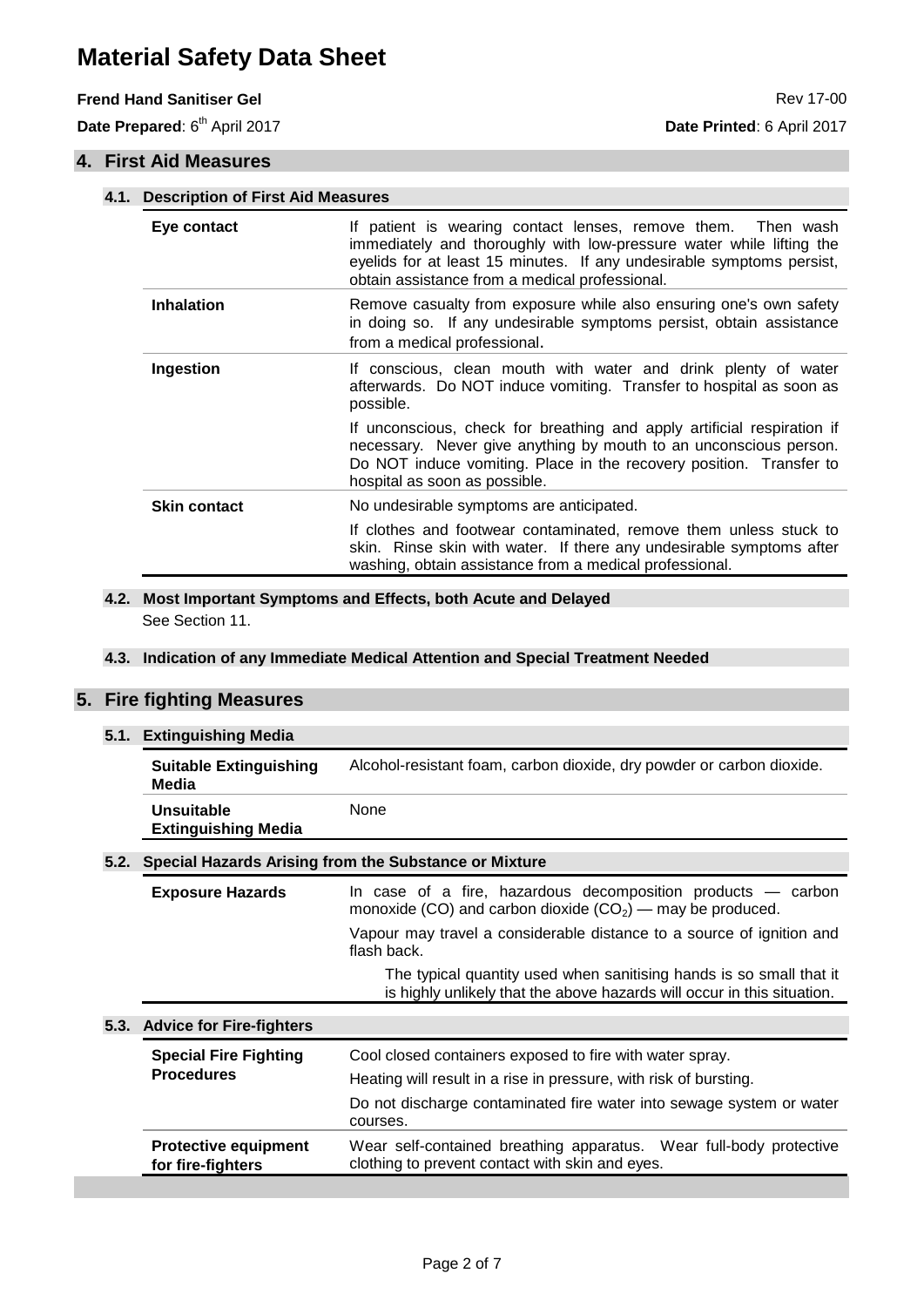## **Frend Hand Sanitiser Gel Review of the Sanitiser Gel Review of the Sanitiser Control Review of the Review of The Review of The Review of The Review of The Review of The Review of The Review of The Review of The Review of**

Date Prepared: 6<sup>th</sup> April 2017

## **6. Accidental Release Measures**

#### **6.1. Personal Precautions, Protective Equipment and Emergency Procedures**

Use suitable personal protective equipment (see Section 8). Keep unprotected persons away from spillage. Avoid contact with skin and eyes.

Do not breathe vapours or spray mist. Keep away from heat and sources of ignition. Provide adequate ventilation.

Mark out the contaminated area with signs and limit access to authorised personnel. Do not attempt to take action without suitable protective clothing – see Section 8. Turn leaking containers leak-side up to prevent the escape of liquid.

#### **6.2. Environmental Precautions**

Do not allow into sewage system or any water course. Prevent from spreading (by using oil barriers, for example).

#### **6.3. Methods and Material for Containment and Cleaning Up**

Take up bulk of spilled material with an inert absorbent. Transfer to a container for disposal by an appropriate method. Close the container securely and label the container clearly.

#### **6.4. Reference to Other Sections**

See Section 1 for emergency contact details.

See Section 8 for information on personal protective equipment.

See Section 13 for waste treatment information.

#### **7. Handling and Storage**

#### **7.1. Precautions for Safe Handling**

Avoid contact with eyes, skin and clothing. Avoid spilling.

Avoid inhalation of vapours and spray mists. Provide good ventilation.

Keep away from all sources of ignition, including heat, sparks, open flame and static electricity.

#### **7.2. Conditions for Safe Storage, Including any Incompatibilities**

Store in original containers. Keep containers closed.

Store in a cool, dry, well-ventilated area. Keep away from heat, sparks and open flame. Eliminate all sources of ignition, including static electricity.

#### **7.3. Specific End Use(s)**

The identified uses for this product are detailed in Section 1.2.

## **8. Exposure Controls**

#### **8.1. Control Parameters**

#### **Occupational Exposure (OE) Data**

| <b>Name</b> | CAS No. | EC No.    | OE.<br>Value<br>reference period) | (8-hour           | <b>OE Limit Value (15-minute</b><br>reference period) |                   |
|-------------|---------|-----------|-----------------------------------|-------------------|-------------------------------------------------------|-------------------|
|             |         |           | ppm                               | mg/m <sup>3</sup> | ppm                                                   | mg/m <sup>3</sup> |
| Propan-2-ol | 67-63-0 | 200-661-7 | 200                               |                   | 400                                                   |                   |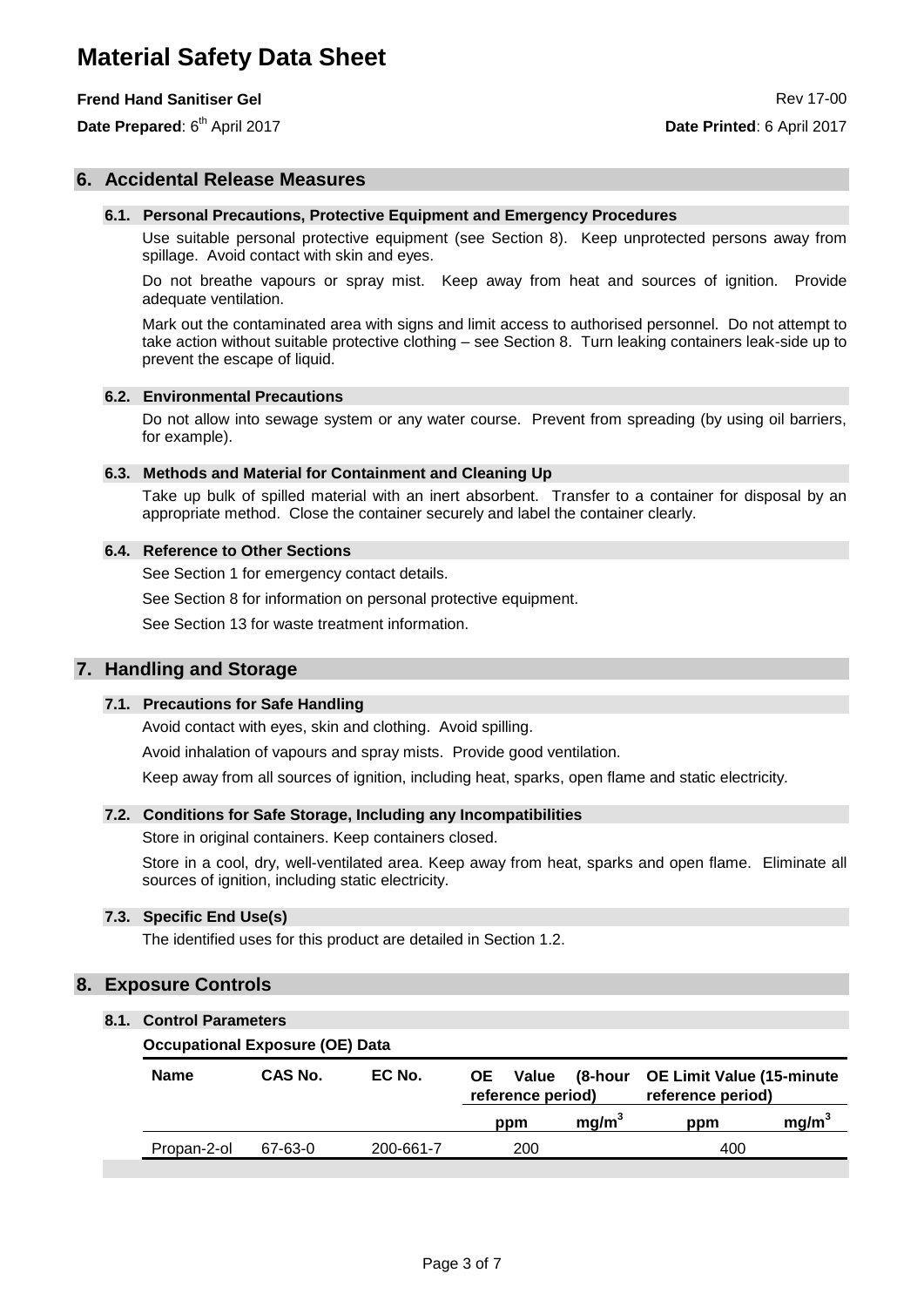## **Frend Hand Sanitiser Gel And Sanitiser Gel And Sanitiser Gel And Sanitiser Gel And Sanitiser Gel And Sanitiser Gel And Sanitiser Gel And Sanitiser Gel And Sanitiser Gel And Sanitiser Gel And Sanitiser Gel And Sanitiser Ge**

Date Prepared: 6<sup>th</sup> April 2017

| 8.2. | <b>Exposure Controls</b>      |                                                                                                                                |  |  |
|------|-------------------------------|--------------------------------------------------------------------------------------------------------------------------------|--|--|
|      | <b>Engineering Measures</b>   | Ensure that there is sufficient ventilation of the areas in which the<br>product is stored and used.                           |  |  |
|      | <b>Respiratory Protection</b> | Not required if workspace is well-ventilated. Self-contained breathing<br>apparatus must be available in case of an emergency. |  |  |
|      | <b>Hand Protection</b>        | None required.                                                                                                                 |  |  |
|      | <b>Eye Protection</b>         | Use safety eyewear. Ensure an eye bath is to hand.                                                                             |  |  |
|      | <b>Skin Protection</b>        |                                                                                                                                |  |  |
|      | <b>Hygiene Protection</b>     | Wash hands before using product.                                                                                               |  |  |
|      |                               | Do not eat, drink or smoke when using product.                                                                                 |  |  |

## **9. Physical and Chemical Properties**

#### **9.1. Information on Basic Physical and Chemical Properties**

| Appearance                  | Liquid gel at ambient temperatures. |                                                    |                |
|-----------------------------|-------------------------------------|----------------------------------------------------|----------------|
| Colour                      | Clear                               |                                                    |                |
| Odour                       | Alcohol like.                       |                                                    |                |
| <b>Solubility (water)</b>   | Highly soluble                      |                                                    |                |
| Solubility (fat)            | Soluble                             | рH                                                 | Not determined |
| <b>Melting Point</b>        | Not determined                      | <b>Boiling Point</b>                               | Not determined |
| <b>Relative Density</b>     | ca. $0.88$ ( $@20$ °C)              | Vapour Pressure @ 20 °C                            | Not determined |
| <b>Flash Point</b>          | Not determined                      | <b>Flammability (solid, gas)</b>                   | Not flammable  |
| Autoflammability            | Not determined                      | <b>Partition Coefficient (n-</b><br>octanol/water) | Not determined |
| <b>Oxidising Properties</b> | Not applicable                      | <b>Explosive Properties</b>                        | Not determined |
|                             |                                     |                                                    |                |

## **9.2. Other Information**

## **10.Stability and Reactivity**

#### **10.1. Reactivity**

No hazardous reaction is anticipated if the instructions for handling and storage (see Section 7) are respected.

#### **10.2. Chemical Stability**

This mixture is stable under the conditions recommended for handling and storage (see Section 7).

## **10.3. Possibility of Hazardous Reactions**

See Section 10.1 and 10.2.

## **10.4. Conditions to Avoid**

Keep away from all sources of ignition, including heat, sparks, open flame and static electricity.

## **10.5. Incompatible Materials**

Strong oxidizing agents.

Strong acids and alkalis.

## **10.6. Hazardous Decomposition Products**

Thermal decomposition may result in the formation of oxides of carbon  $(CO)$  and  $CO<sub>2</sub>$ ).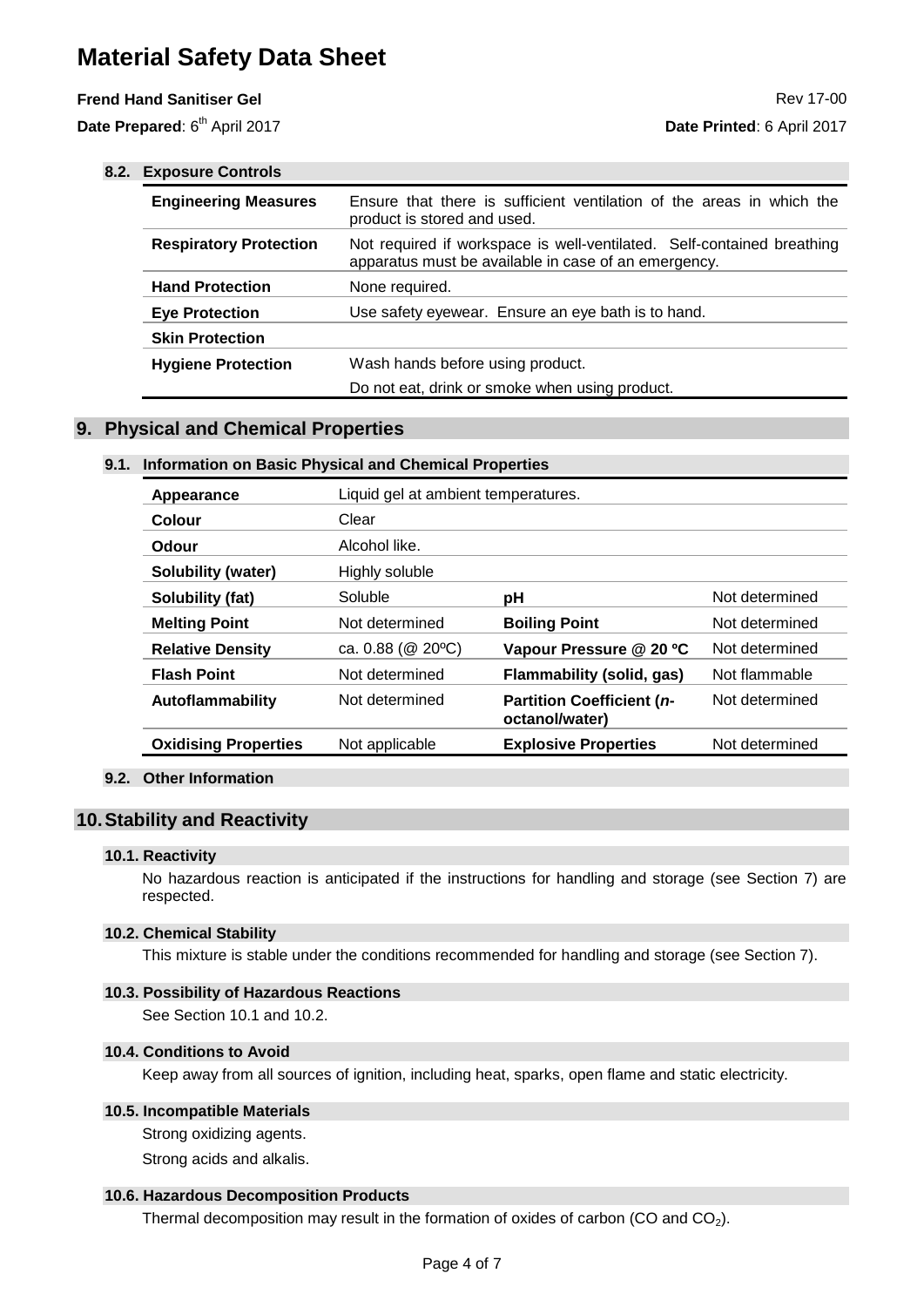## **Frend Hand Sanitiser Gel Review of the Sanitiser Gel Review of the Sanitiser Gel Review of the Sanitiser Gel Review of the Sanitiser Gel Review of the Sanitiser Gel Review of the Sanitiser Gel Review of the Sanitiser Gel**

Date Prepared: 6<sup>th</sup> April 2017

## **11.Toxicological Information**

## **11.1. Information on Toxicological Effects**

| <b>Symptoms / Routes of Exposure</b> |                                                                                                                                                                            |  |
|--------------------------------------|----------------------------------------------------------------------------------------------------------------------------------------------------------------------------|--|
| <b>Eye Contact</b>                   | May cause temporary irritation and redness of eyes.                                                                                                                        |  |
| Ingestion                            | After ingestion, fumes from the stomach contents may be inhaled<br>resulting in the same symptoms as those following inhalation.                                           |  |
|                                      | Depression of central nervous system may occur. May cause stomach<br>pain / vomiting / diarrhoea.                                                                          |  |
| <b>Inhalation</b>                    | In high concentration, vapour may cause headache, fatigue, dizziness.<br>Central nervous system may also be affected. Irritation of nose, throat<br>and airways may occur. |  |
| <b>Skin Contact</b>                  | Prolonged contact may cause redness, irritation and dry skin.                                                                                                              |  |
|                                      |                                                                                                                                                                            |  |

## **12.Ecological Information**

#### **12.1. Toxicity**

Not regarded as dangerous for the environment.

### **12.2. Persistence and Degradability**

The product is biodegradable

#### **12.3. Bioaccumulative Potential**

Not expected to bioaccumulate.

#### **12.4. Mobility in Soil**

The product contains volatile materials, which may spread in the atmosphere.

## **12.5. Results of PBT and vPvB Assessment**

## **12.6. Other Adverse Effects**

## **13.Disposal Considerations**

#### **13.1. Waste Treatment Methods**

Avoid pouring into drains or waterways.

Avoid contaminating the ground or water with waste.

Residues and empty containers should be treated as hazardous waste according to local and national requirements.

When disposing of waste or surplus material avoid contact with the eyes and skin. See Section 8 for guidance on suitable personal protective equipment.

## **14.Transport Information**

## **14.1. UN Number**

Not classified.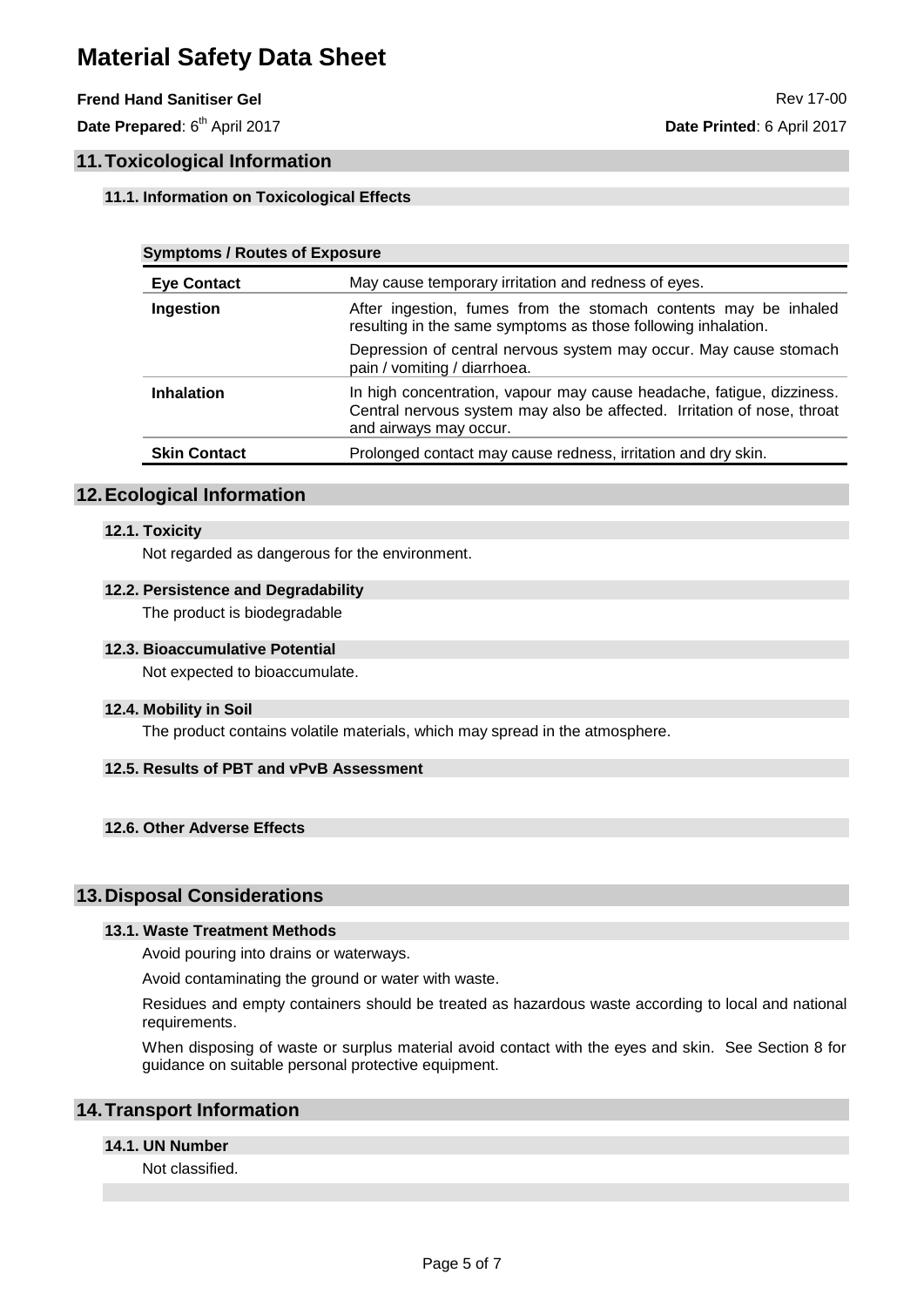#### **Frend Hand Sanitiser Gel Review of the Sanitiser Gel Review of the Sanitiser Control Review of the Review of The Review of The Review of The Review of The Review of The Review of The Review of The Review of The Review of**

Date Prepared: 6<sup>th</sup> April 2017

#### **14.2. UN Proper Shipping Name**

Not classified.

### **14.3. Transport Hazard Class(es)**

Not classified.

#### **14.4. Packing Group**

Not classified.

## **14.5. Environmental Hazards**

See Section 12.

#### **14.6. Special Precautions for User**

Not applicable.

## **14.7. Transport in Bulk according to Annex II of MARPOL73/78 and the IBC Code** Not applicable.

## **15.Regulatory Information**

#### **15.1. Safety, Health and Environmental Regulations / Legislation Specific to the Substance or Mixture**

#### **15.2. Chemical Safety Assessment**

A chemical safety assessment has not been carried out for the substance or the mixture by the supplier.

## **16.Other Information**

#### **Explanation of Changes Made in Revising Document**

This safety data sheet was prepared in accordance with:

Regulation (EC) No 1907/2006 of the European Parliament and of the Council of 18 December 2006 concerning the Registration, Evaluation, Authorisation and Restriction of Chemicals (REACH) and subsequent amendments; and

Regulation (EC) No. 1272/2008 on classification, labelling and packaging of substances and mixtures (CLP) and subsequent amendments.

This is the first issue of this document.

#### **Relevant Legislation**

Regulation (EC) No 1907/2006 of the European Parliament and of the Council of 18 December 2006 concerning the Registration, Evaluation, Authorisation and Restriction of Chemicals (REACH) and subsequent amendments.

Regulation (EC) No. 1272/2008 on classification, labelling and packaging of substances and mixtures (CLP) and subsequent amendments.

#### **Explanation of Hazard Abbreviation(s) used in Section 3**

**T+**, Very toxic; **T**, Toxic; **C**, Corrosive; **Xn**, Harmful; **Xi**, Irritant; **E**, Explosive; **O**, Oxidising; **F+**, Extremely flammable; **F**, Highly flammable; **Fo**, Flammable; **N**, Dangerous for the environment.